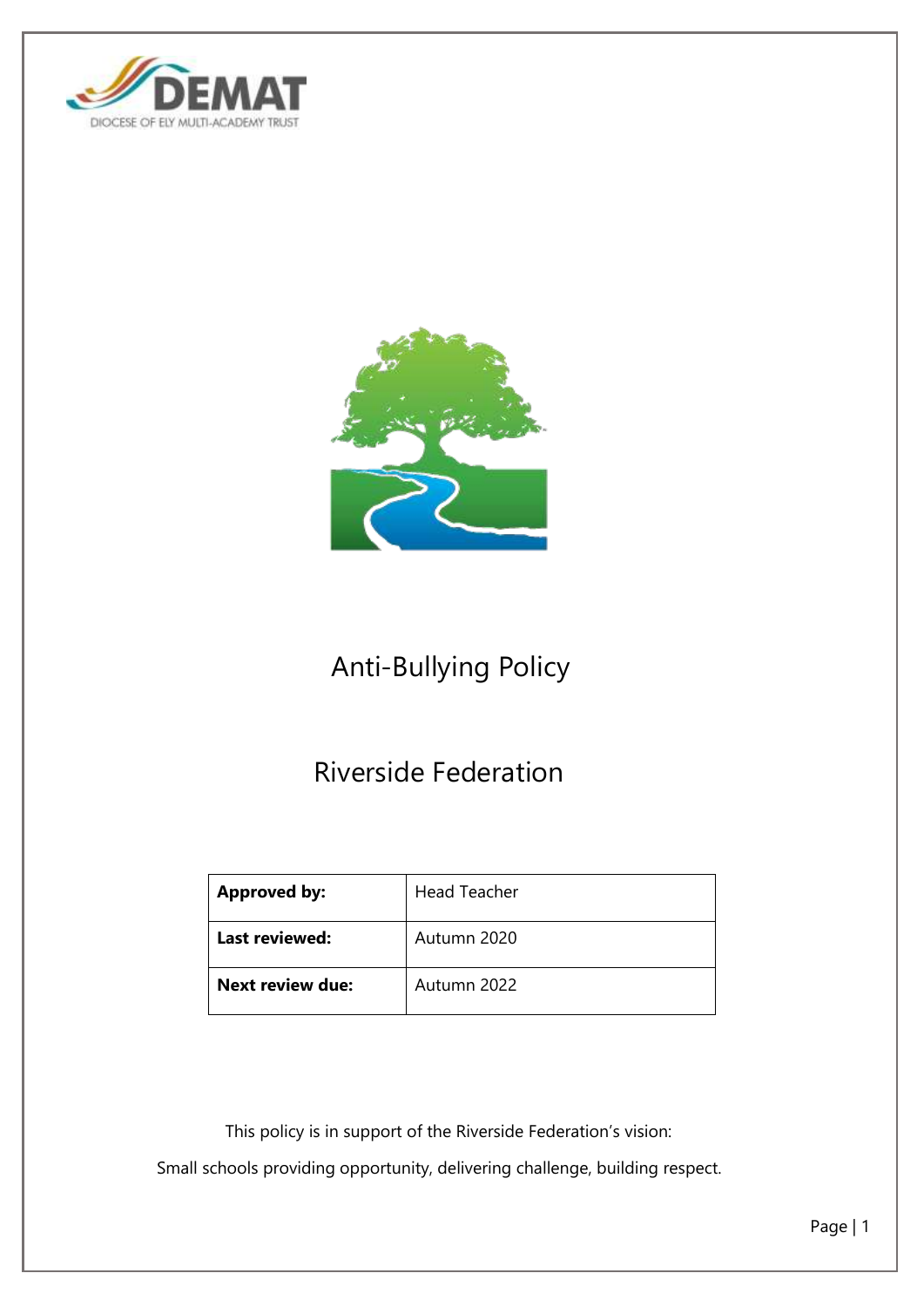#### Contents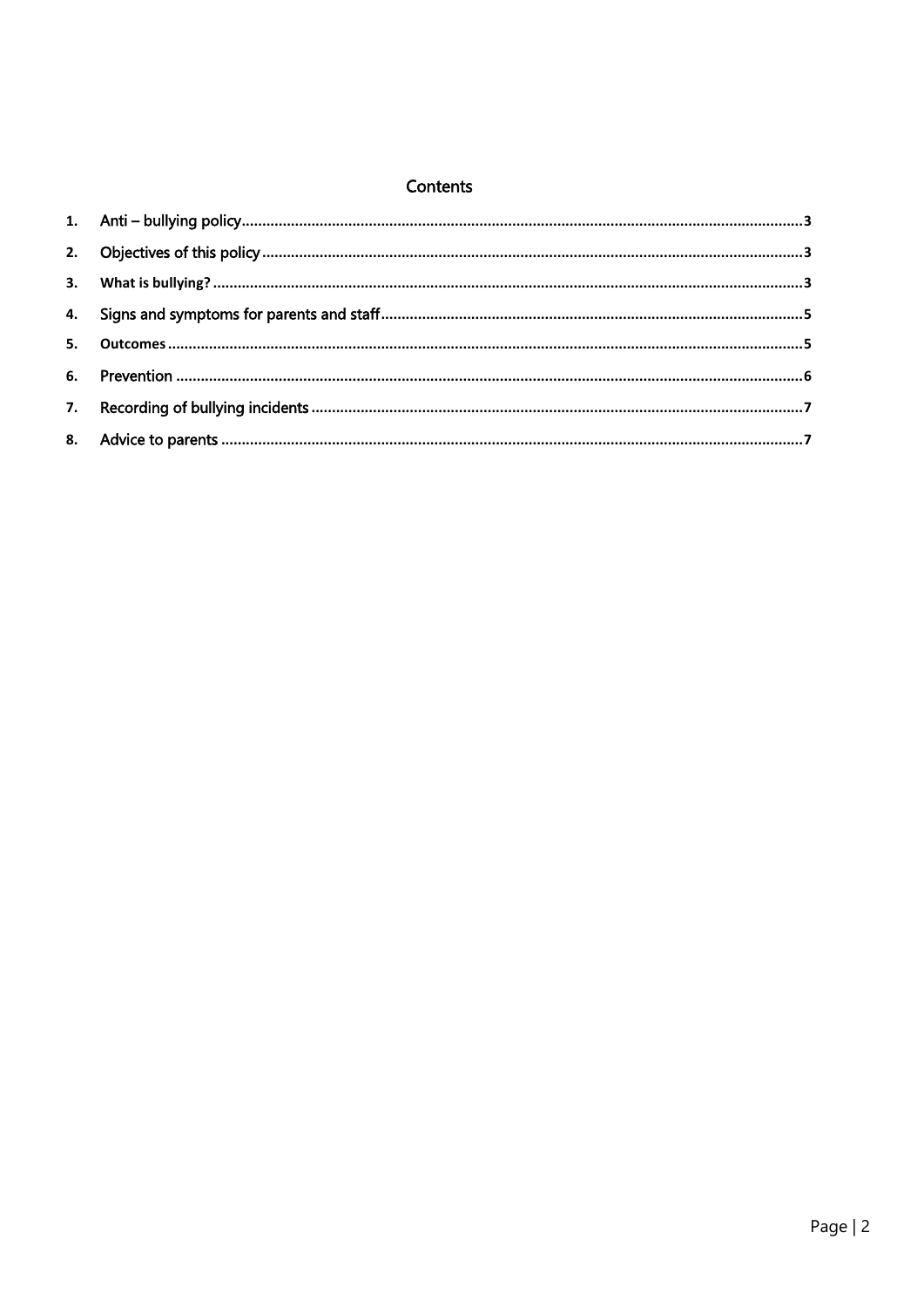## <span id="page-2-0"></span>**1.** Anti – bullying Policy

This policy outlines what the Riverside Federation will do to prevent and tackle bullying. We are committed to providing a caring, friendly and safe environment for all our children so that they can learn in a relaxed and secure atmosphere. We are committed to developing an anti-bullying culture whereby no bullying, including bullying between adults or adults and children, will be tolerated.

#### <span id="page-2-1"></span>**2.** Objectives of this Policy

- All governors, teaching and non-teaching staff, pupils and parents should have an understanding of what bullying is.
- All governors and teaching and non-teaching staff should know what the school policy is on bullying and follow it when bullying is reported.
- All pupils and parents should know what the school policy is on bullying, and what they should do if bullying arises.

The aim of this policy is to work together to ensure that our school is a safe place for children and adults to be; whether the school community is directly or indirectly affected by bullying or not.

#### <span id="page-2-2"></span>**3. What Is Bullying?**

What is bullying? Bullying is behaviour by an individual or group, repeated over time, that intentionally hurts another individual or group either physically or emotionally. Bullying can take many forms (for instance, cyber-bullying via text messages or the internet), and is often motivated by prejudice against particular groups, for example on grounds of race, religion, gender, sexual orientation, or because a child is adopted or has caring responsibilities. It might be motivated by actual differences between children, or perceived differences. Stopping violence and ensuring immediate physical safety is obviously a school's first priority but emotional bullying can be more damaging than physical; teachers and schools have to make their own judgements about each specific case. Many experts say that bullying involves an imbalance of power between the perpetrator and the victim. This could involve perpetrators of bullying having control over the relationship which makes it difficult for those they bully to defend themselves. The imbalance of power can manifest itself in several ways, it may be physical, psychological (knowing what upsets someone), derive from an intellectual imbalance, or by having access to the support of a group, or the capacity to socially isolate. It can result in the intimidation of a person or persons through the threat of violence or by isolating them either physically or online.

Bullying is unacceptable behaviour used by an individual or group, usually repeated over time, that intentionally hurts another individual or group either physically or emotionally. In other words, bullying at the Riverside Federation is considered to be, "unacceptable behaviour which occurs 'lots of times, on purpose'." Bullying can be short term or continuous over long periods of time.

Bullying can be: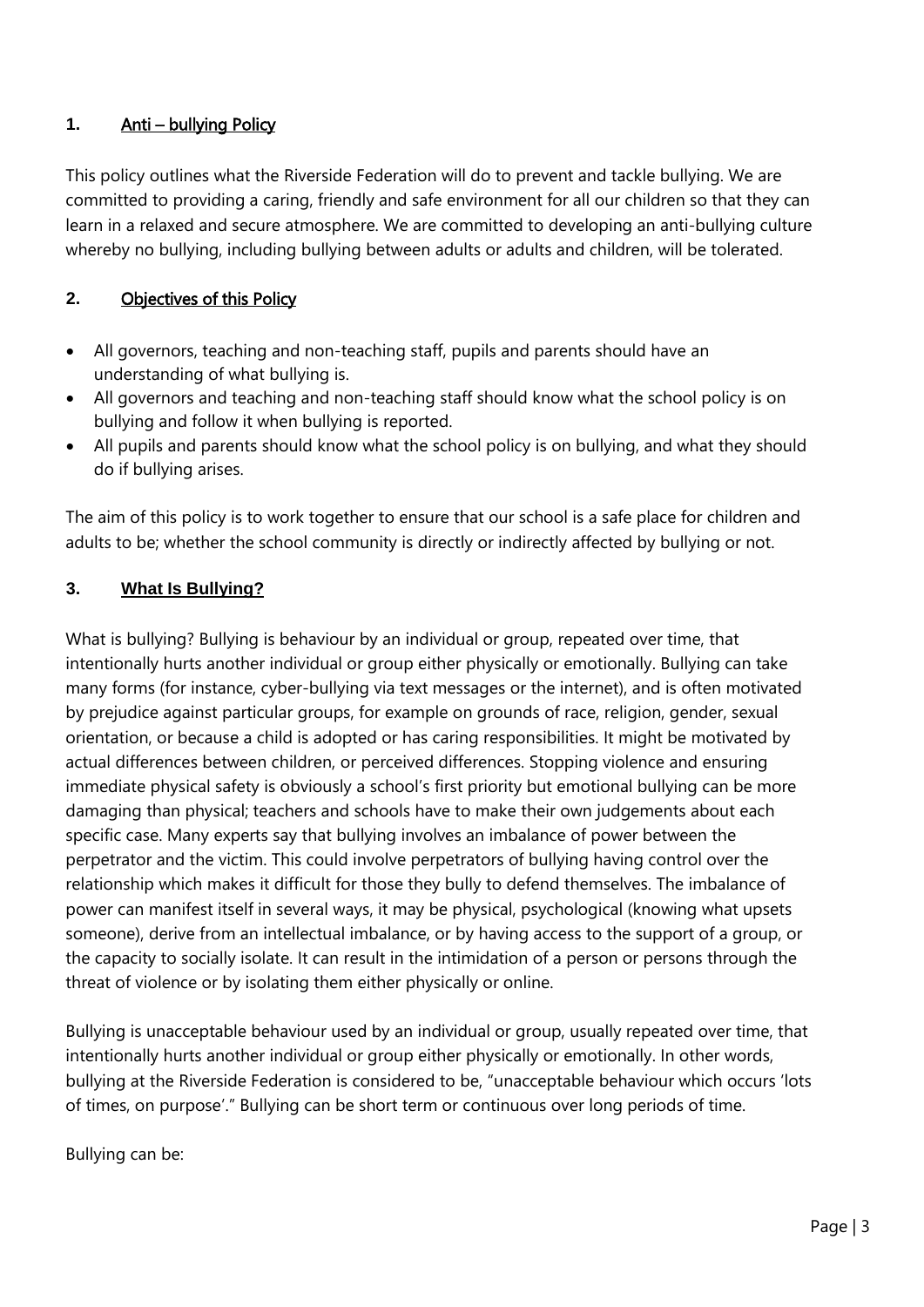| Emotional                 | being unfriendly, excluding, tormenting (e.g. hiding<br>books, threatening gestures)                                                                                                                                            |
|---------------------------|---------------------------------------------------------------------------------------------------------------------------------------------------------------------------------------------------------------------------------|
| Physical                  | pushing, kicking, biting, hitting, punching or any use of<br>violence                                                                                                                                                           |
| Racial                    | racial taunts, graffiti, gestures                                                                                                                                                                                               |
| Sexual                    | unwanted physical contact or sexually abusive<br>comments                                                                                                                                                                       |
| Homophic                  | because of, or focussing on the issue of sexuality                                                                                                                                                                              |
| Direct or indirect verbal | name-calling, sarcasm, spreading rumours, teasing                                                                                                                                                                               |
| Cyber Bullying            | All areas of internet, such as email and internet chat<br>Twitter, Facebook misuse<br>Mobile threats by text messaging and calls Misuse of<br>associated technology, i.e. camera and video facilities,<br>iPad, games consoles, |

Bullying may be related to:

- Race
- Gender
- Religion
- Culture
- SEN or disability
- Appearance or health condition
- Home circumstances, incl Young carers and poverty
- Sexual orientation, sexism, or sexual bullying, homophobia

Bullying takes place where there is an imbalance of power of one person or persons over another.

This can be achieved by:

- The size of the individual,
- The strength of the individual
- The numbers or group size involved
- Anonymity through the use of cyber bullying or using email, social networking sites, texts etc

Staff must remain vigilant about bullying behaviours and approach this in the same way as any other category of Child Abuse; that is, do not wait to be told before you raise concerns or deal directly with the matter. Children may not be aware that they are being bullied; because they may be too young or have a level of Special Educational Needs which means that they may be unable to realise what others may be doing to them.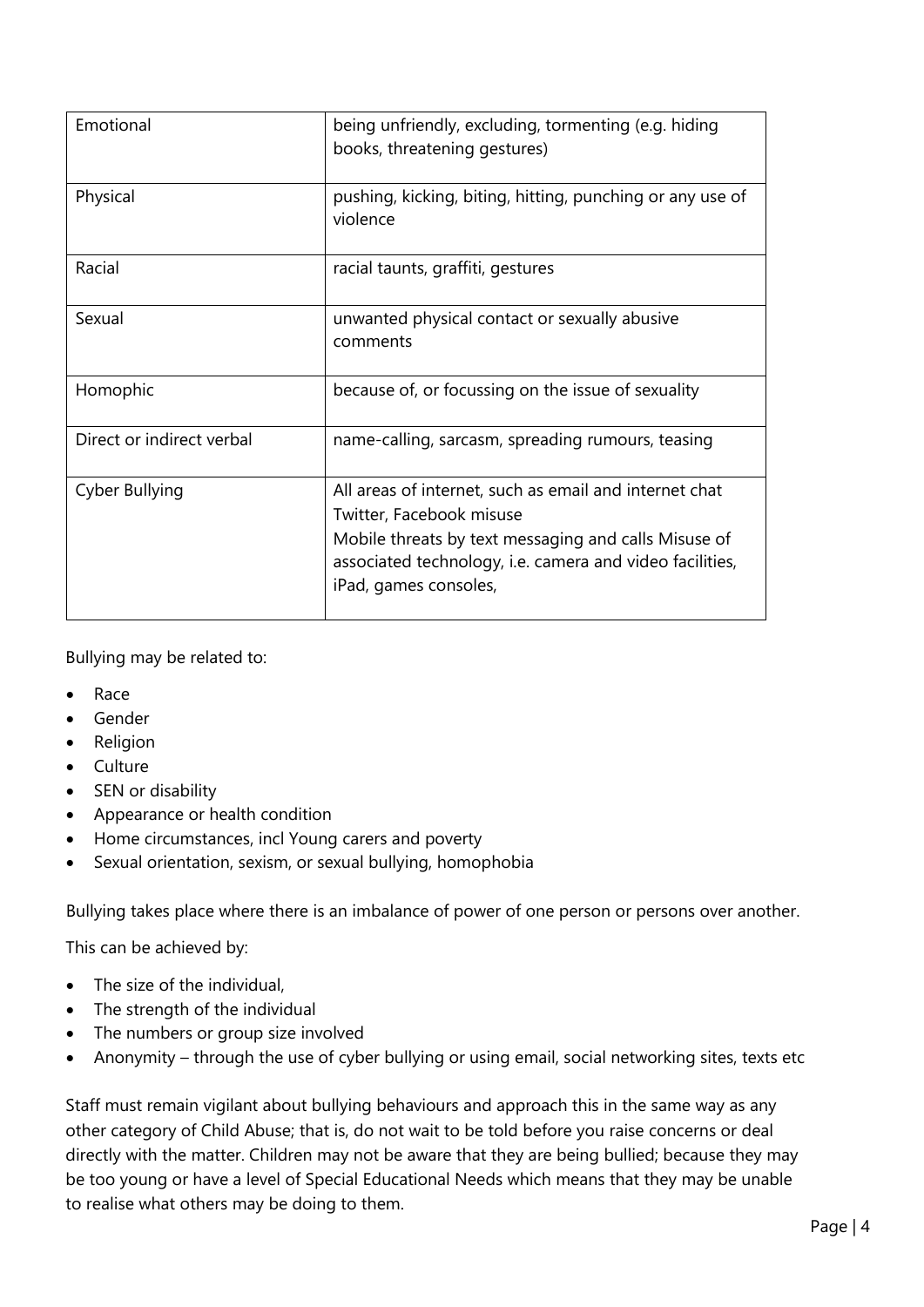Staff must also be aware of those children who may be vulnerable pupils; those coming from troubled families, or those responding to emotional problems or mental health issues which may bring about a propensity to be unkind to others, or may make them more likely to fall victim to the behaviour of others.

## Why is it Important to Respond to Bullying?

Bullying hurts. No one deserves to be a victim of bullying. Bullying has the potential to damage the mental health of a victim. Everybody has the right to be treated with respect. Pupils who are bullying need to learn different ways of behaving.

## <span id="page-4-0"></span>**4.** Signs and Symptoms For Parents and Staff

A child may indicate by signs or behaviour that he or she is being bullied. Adults should be aware of these possible signs and that they should investigate if a child:

- is frightened of walking to or from school
- changes their usual routine
- is unwilling to go to school (school phobic)
- begins to truant
- becomes withdrawn anxious, or lacking in confidence
- starts stammering
- $\bullet$  feels ill in the morning
- begins to do make less effort with school work than previously
- comes home with clothes torn or books damaged
- has possessions which are damaged or " go missing"
- asks for money or starts stealing money
- has unexplained cuts or bruises
- becomes aggressive, disruptive or unreasonable
- is bullying other children or siblings
- stops eating
- is frightened to say what's wrong
- gives improbable excuses for any of the above
- is afraid to use the internet or mobile phone
- is nervous and jumpy when a cyber message is received
- change in attitude to people at home.

These signs and behaviours could indicate other social, emotional and/or mental health problems, but bullying should be considered a possibility and should be investigated

#### <span id="page-4-1"></span>**5. Outcomes**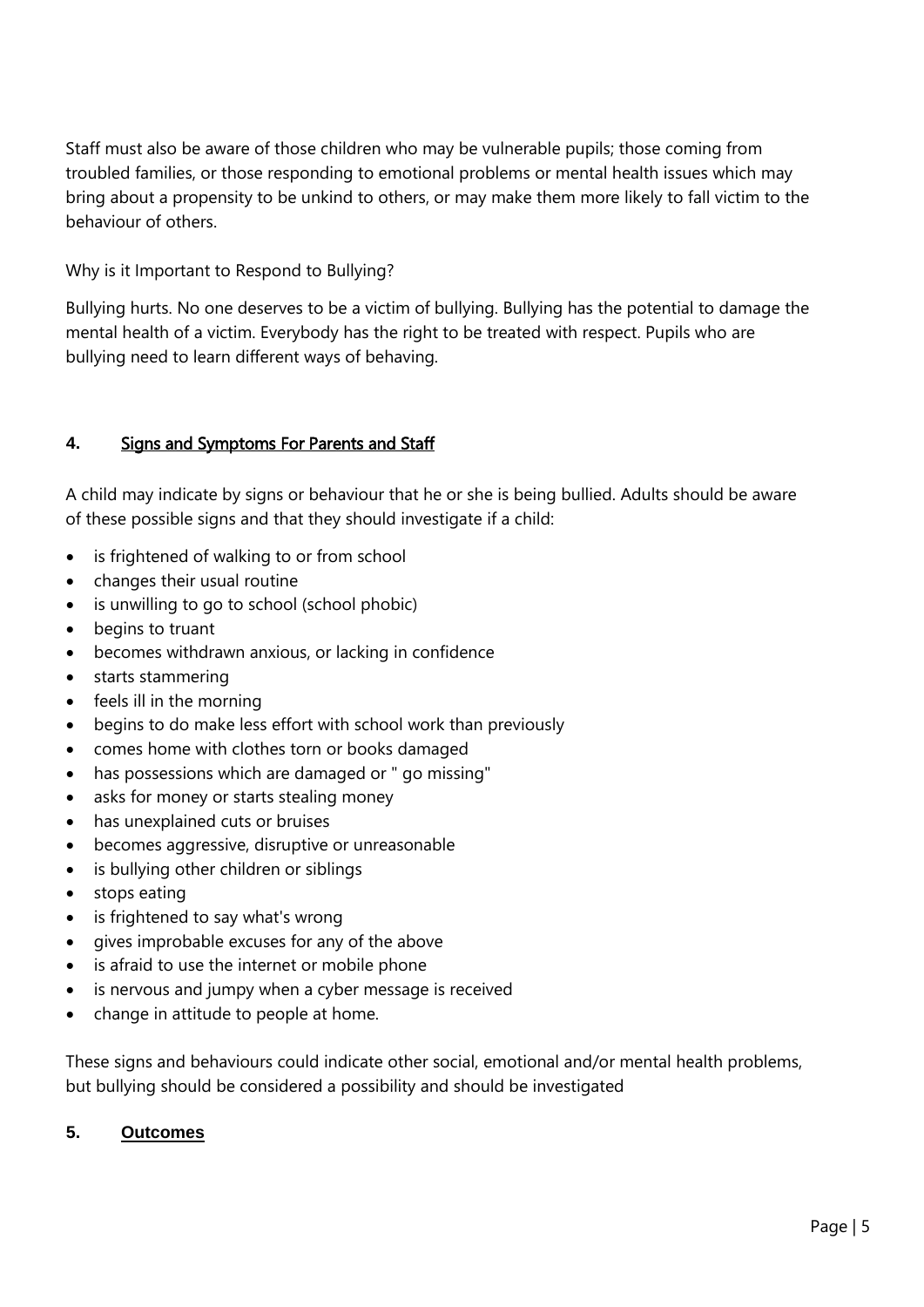All known/reported incidences of bullying will be investigated by the class teacher or by a senior member of staff. Parents of the perpetrator may also be questioned about the incident or about any concerns that they may be having.

The child displaying unacceptable behaviour, may be asked to genuinely apologise (as appropriate to the child's age and level of understanding) Other consequences may take place. Eg a parent being informed about their child's behaviour and a request that the parents support the school with any sanctions that it takes (See Behaviour Policy). Wherever possible, the pupils will be reconciled. In some cases, outside agencies may be requested to support the school or family in dealing with a child continually demonstrating unacceptable behaviour towards others. eg police, counsellor. In serious cases (this is defined as children displaying an on-going lack of response to sanctions, that is, no change in behaviour of the perpetrator and an unwillingness to alter their behaviour choices), support from behaviour outreach, counselling, reduced timetables, or even fixed or permanent exclusion will be considered. During and after the incident(s) have been investigated and dealt with, each case will be recorded and monitored to ensure repeated bullying does not take place. The Safeguarding Local Governors will be informed of any incidents recorded in the log along with incidents, sanctions and reconciliation.

#### <span id="page-5-0"></span>**6.** Prevention

At the Riverside Federation we use a variety of methods to support children in preventing and understanding the consequences of bullying through class assemblies, PSHE and Citizenship lessons, SMSC Curriculum and Assembly Themes, The ethos and working philosophy of the Riverside Federation means that all staff actively encourage children to have respect for each other and for other people's property. Good and kind/polite behaviour is regularly acknowledged and rewarded. Staff will regularly discuss bullying, this will inform children that we are serious about dealing with bullying and leads to open conversations and increased confidence in children to want to discuss bullying and report any incidents and concerns about other children's behaviour. Staff will reinforce expectations of behaviour as a regular theme and follow the equality policy; supporting every child in our school. Staff must be vigilant regarding groups of friends together. Friendship groups may bring about the imbalance of power and must be led towards welcoming others to join them and not excluding others from their group. Staff must reinforce a general message that children do not have to be friends with everyone else, but they must be respectful of everyone else's feelings and be kind to each other.

Children are involved in the prevention of bullying as and when appropriate, these may include:

- writing a set of school or class rules
- writing a personal pledge or promise against bullying
- writing stories or poems or drawing pictures about bullying
- reading stories about bullying or having them read to a class or assembly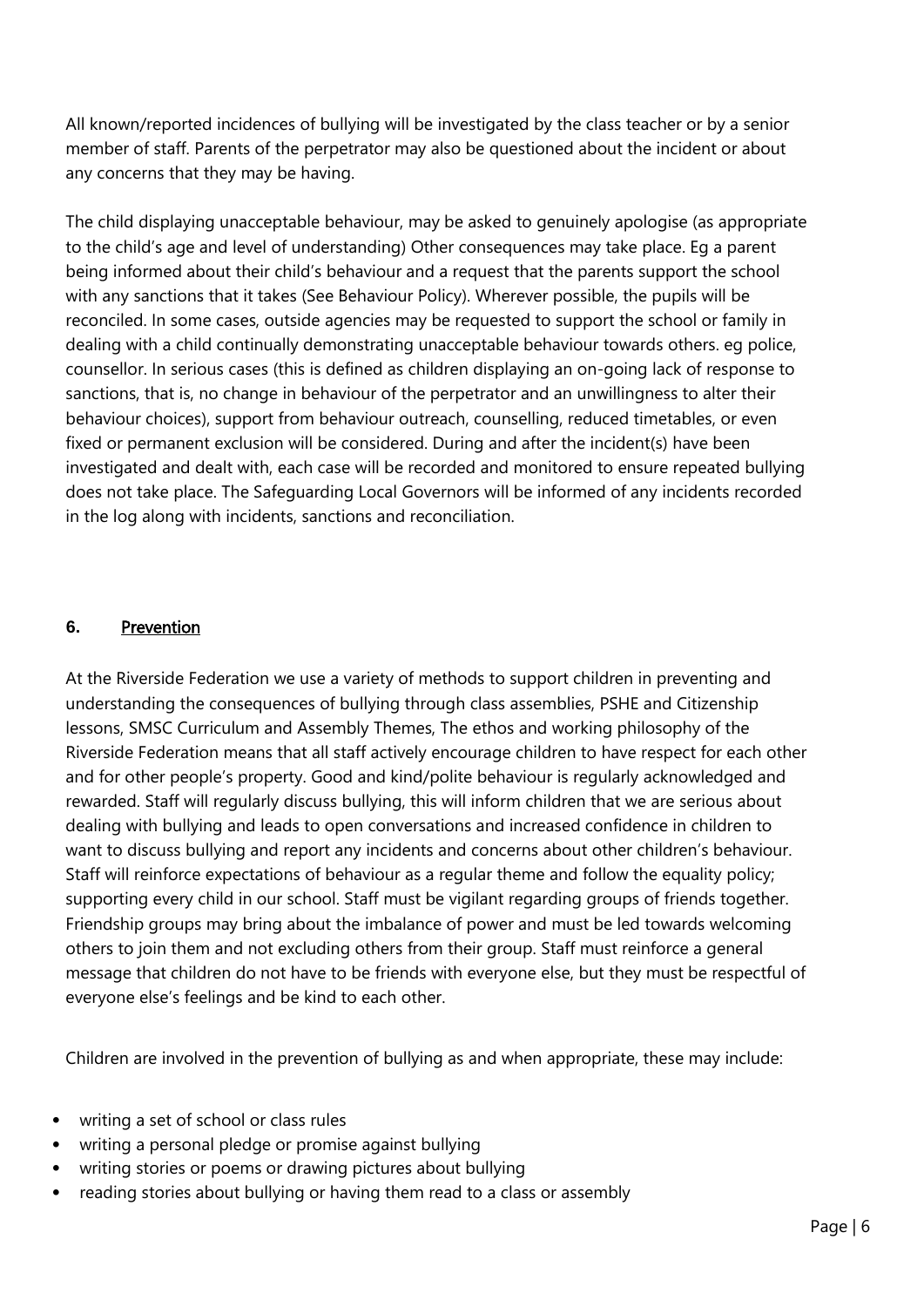- making up role-plays about what to do through scenarios of bullying
- having discussions about bullying and why it matters that children who use unacceptable behaviour towards others are dealt with quickly
- Creating an item for the school website.

If a child feels that they are being bullied then there are several procedures that they are encouraged to follow: (not hierarchical)

- Tell a friend
- Tell a teacher or adult whom you feel you can trust
- Tell a parent or adult at home whom you feel you can trust
- Discuss it as part of your PSHE time
- Ring Childline and follow the advice given

## <span id="page-6-0"></span>**7.** Recording of Bullying Incidents

When an incident of bullying has taken place, staff must be prepared to record and report each incident. In the case of racist bullying, this must be reported to the Headteacher General incidences of bullying should be recorded in the Behaviour Log this would include incidents where staff have had to become involved and speak with children, and/or where parents have raised concerns regarding bullying.

All incidents of bullying will be discussed with all relevant staff and parents of the children involved, in order that everyone can be vigilant and that further incidents by the same child(ren) may be prevented from happening in the future. Incidents of bullying will be discussed with the Local Governing Body (Safeguarding Govs)

## <span id="page-6-1"></span>**8.** Advice to Parents

As the parent of a child whom you suspect is being bullied-

- 1. Report bullying incidents to the class teacher,
- 2. In cases of serious bullying, the incidents will be recorded by staff and the Headteacher notified.
- 3. In serious cases parents should be informed and will be asked to come in to a meeting to discuss the problem
- 4. If necessary and appropriate, police will be consulted
- 5. The bullying behaviour or threats of bullying must be investigated and the bullying stopped quickly
- 6. An attempt will be made to help the child using unacceptable behaviour towards others, to change their behaviour.

Do Not:

- Attempt to sort the problem out yourself by speaking to the child whom you think may be behaving inappropriately towards your child or by speaking to their parents.
- Encourage your child to be 'a bully' back.